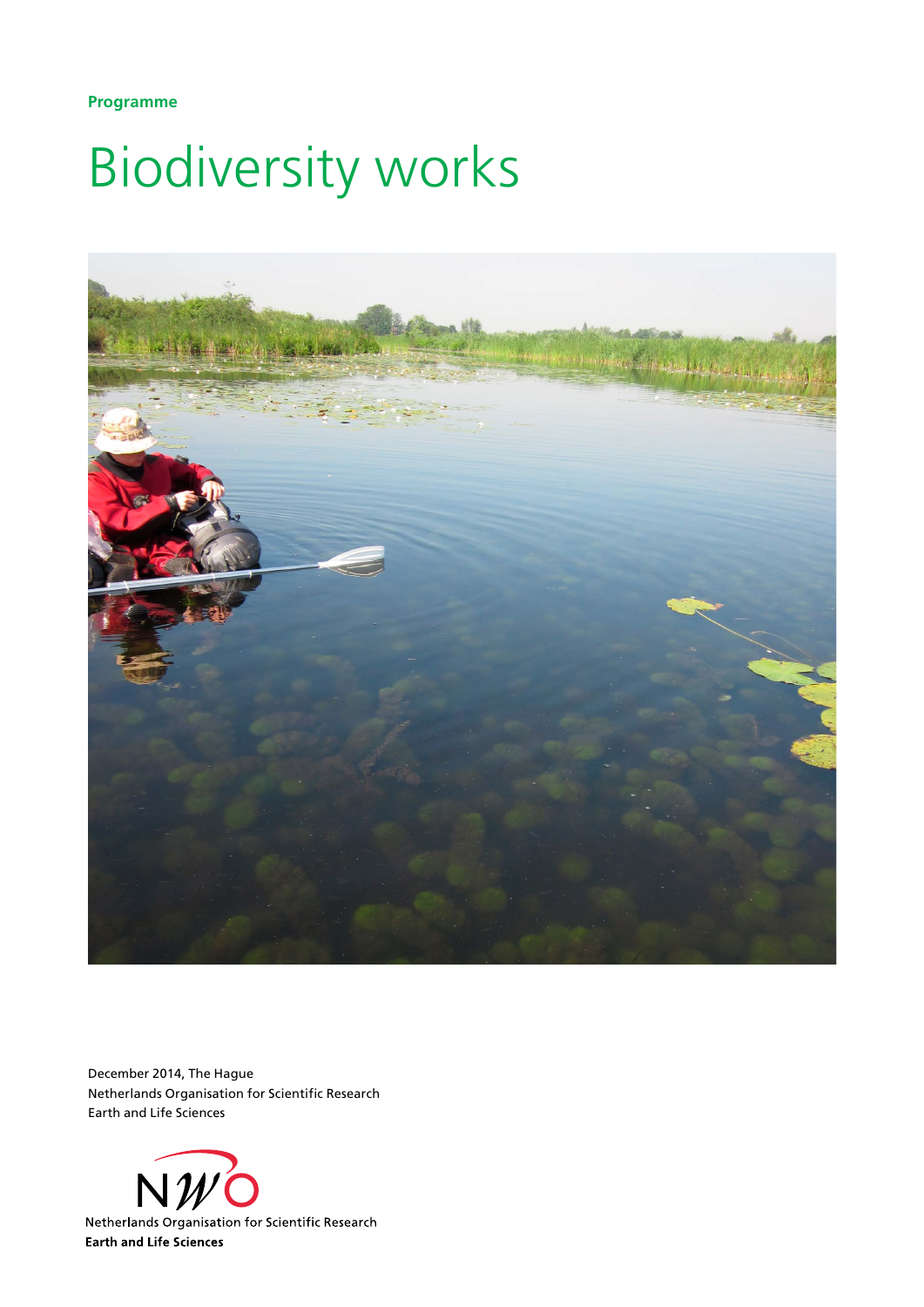## Soil transplantations for nature restoration on former arable fields – next steps

## **Jasper Wubs** and **Martijn Bezemer**

Netherlands Institute of Ecology (NIOO-KNAW), Department of Terrestrial Ecology, PO Box 50, 6700 AB Wageningen, the Netherlands. Tel. +31 317 473615, or email: [j.wubs@nioo.knaw.nl](mailto:j.wubs@nioo.knaw.nl)

Nature restoration on former arable fields represent one of the few opportunities to not only protect nature, but strengthen it by providing new habitat and connecting existing nature areas. However, natural succession is a notoriously slow process that depends in part – as it is now becoming clear – on the interactions of plants with their soil communities. Soil biota are the crucial players in many ecosystem processes and the composition of this community is also subject to successional changes. Soil transplantation may provide an effective measure to shortcut natural succession if well-developed soil communities are transplanted to sites that are to be restored.

In the last Biodiversity works newsletter<sup>1</sup> we introduced the large-scale soil transplantation experiment we conducted at the Reijerscamp - a former arable field on sandy soil. We showed that in combination with topsoil removal – to reduce the high nutrient loads – transplantation of heathland soil, in particular, resulted in a vegetation that was much more similar to the target vegetation within six years. Now we have also completed our belowground survey of bacteria, fungi, nematodes and mites – all of them major components of the soil food web. Surveys on belowground natural succession show that soil communities shift over time from bacteria- to fungaldominated systems and our data show that with soil transplantation the fungal community is much richer in fungi than without. In addition, soil transplantation substantially rehabilitated the nematode and mite communities that suffered heavily from top-soil removal. In total we found 61 nematode (roundworms) genera, 22 springtail species and 16 other groups including beetles, spiders and various insects. All in all, there is a lot going on belowground!

The next question we are now tackling is whether the soil community drives the successful changes in vegetation we observed in the field. Transplantation of bulk soil not only leads to the transfer of soil organisms to the new site, but seeds are concomitantly introduced as well. This summer we set up a greenhouse experiment **–** that is still ongoing – where we sowed standardised seed mixtures of 30 plant species into pots that were inoculated with the different soil communities found in the field experiment (Figure 1). The selected plant species are all typical for vegetations on sandy soils, covering the entire range from early-successional ruderal plants to target species from species-rich grasslands and dry heathlands. Through the use of standardised seed mixtures, the seeds available for germination are the same across all treatments. Consequently, when we find clear differences in plant community composition, in line with those found in the field, then this is clear evidence of the potential of soil biotic communities to aid nature restoration through soil transplantation.

For nature managers the exact mechanism is much less relevant **–** as long as the method works. To share our results with our stakeholders and other parties that collected biodiversity data in the area we held a 'data-meeting' this year (Figure 2). During this meeting the observations on various groups of organisms were discussed and together they form the basis of an evaluation report, which we are working on, that synthesises the experience of our stakeholders and us with this large-scale experiment. In addition, we are also very happy with the exposure of our work in popular media, in books (Abels et al 'Wild en bijster land. Planken Wambuis'), radio (Vroege vogels<sup>2</sup>) and television in the Netherlands (Labyrinth<sup>3</sup>) and abroad (SAT3/nano ZDF<sup>4</sup>).

<sup>1</sup> http://www.nwo.nl/onderzoek-en-resultaten/programmas/onderzoeksprogramma+biodiversiteit+werkt/Nieuwsbrief

<sup>2</sup> http://vroegevogels.vara.nl/Fragment.202.0.html?tx\_felogin\_pi1[forgot]=1&tx\_ttnews[tt\_news]=359858

<sup>3</sup> http://www.npowetenschap.nl/programmas/labyrint/labyrint-tv/2012/oktober/Sponzen.html

<sup>4</sup> http://www.3sat.de/mediathek/?mode=play&obj=43441